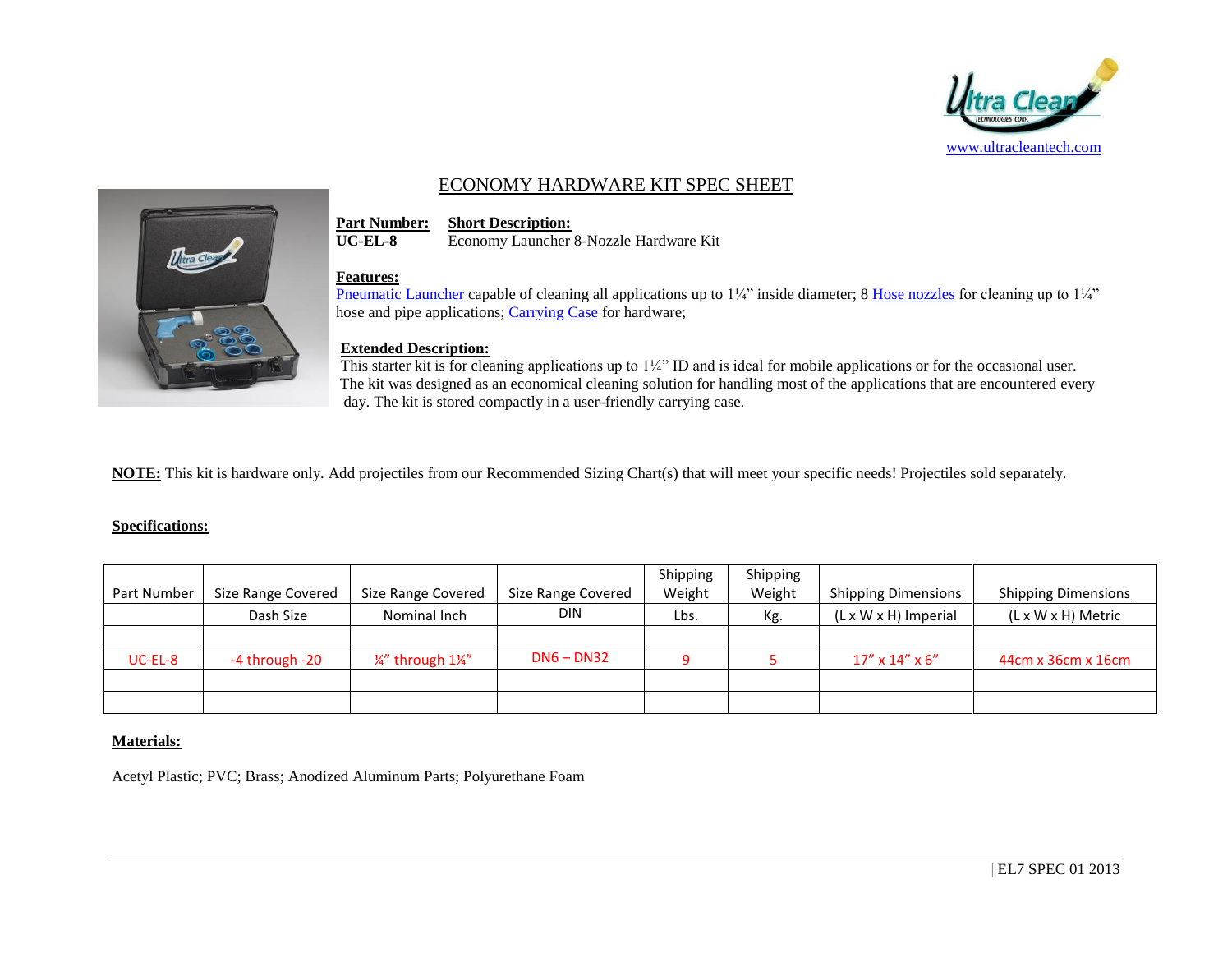

#### **Bill-Of-Materials**

Includes one each of the following:

- [UC-EL1.25](http://www.ultracleantech.com/clean-easy/pneumatic-projectile-launchers/ultra-clean-economy-launcher-1-25.html) Launcher
- UC-QRC Quick-Release Female Coupler x ½" Hose Barb
- [UC-CC](http://www.ultracleantech.com/clean-easy/accessories/uc-cc.html) Carrying Case
- $\bullet$  UC-H06 (1/4" [Hose Nozzle\)](http://www.ultracleantech.com/clean-easy/nozzles-and-adapter-rings/hose-nozzles-1.html)
- UC-H08 (5/16"Hose Nozzle)
- $\bullet$  UC-H10 (3/8" Hose Nozzle)
- $\bullet$  UC-H13 (1/2" Hose Nozzle)
- $\bullet$  UC-H16 (5/8" Hose Nozzle)
- $\bullet$  UC-H19 (3/4" Hose Nozzle)
- UC-H25 (1" Hose Nozzle)
- $\bullet$  UC-H32 (1¼" Hose Nozzle)

*[JIC/TUBE Nozzles](http://www.ultracleantech.com/clean-easy/nozzles-and-adapter-rings/fitting-nozzles.html) can be substituted for Hose Nozzles upon request at no additional charge.* **Recommended Accessories:**

## [UC-S:](http://www.ultracleantech.com/clean-easy/accessories/launcher-stand.html) Launcher Stand



Keep your new Ultra Clean Hand-Held launcher close at hand with this stand that comes complete with machined bolt-holes for mounting to your workbench.

Each launcher is equipped with a machined hole that allows it to sit on this stand for permanent storage when not in use.

## [UC-P1:](http://www.ultracleantech.com/clean-easy/kits/uc-p1.html) Projectile Kit



This kit consists of 11 bags of projectiles for cleaning hose, tube and pipe from  $\frac{1}{4}$  through  $1\frac{1}{4}$ " ID.

*NOTE:*